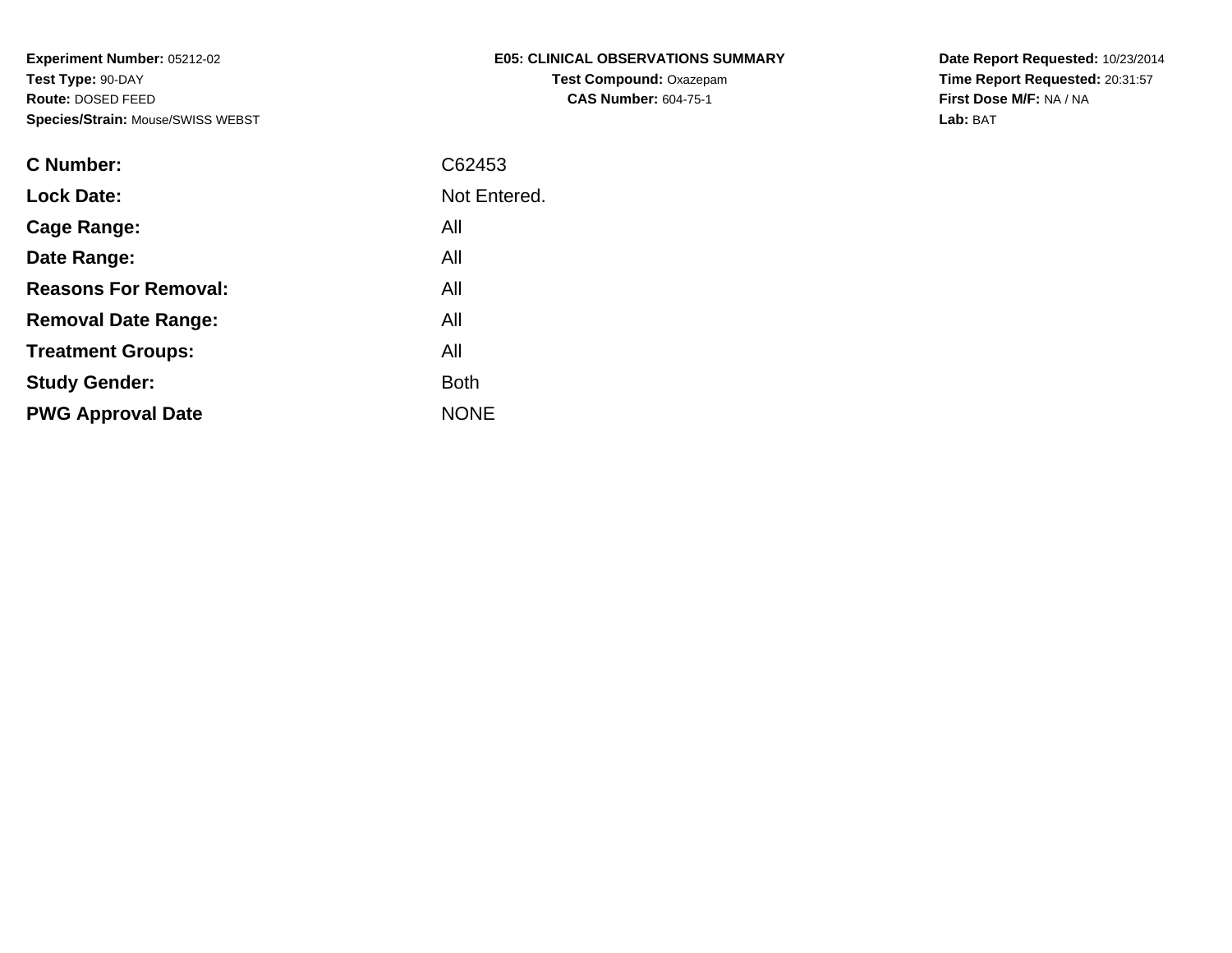#### **E05: CLINICAL OBSERVATIONS SUMMARYTest Compound:** Oxazepam**CAS Number:** 604-75-1

**Date Report Requested:** 10/23/2014**Time Report Requested:** 20:31:57**First Dose M/F:** NA / NA**Lab:** BAT

**SEX :MALE WEEK: 14**

| <b>OBSERVATIONS</b>             | 0 PPM           |               | 625 PPM         |                       | <b>1250 PPM</b> |                         | <b>2500 PPM</b> |        |
|---------------------------------|-----------------|---------------|-----------------|-----------------------|-----------------|-------------------------|-----------------|--------|
|                                 | <b>CURRENT*</b> | TOTAL+        | <b>CURRENT*</b> | TOTAL+                | <b>CURRENT*</b> | TOTAL+                  | <b>CURRENT*</b> | TOTAL+ |
| Emaciated                       | 0/0             | 0/20          | 0/0             | 0/20                  | 0/0             | 0/20                    | 0/0             | 0/20   |
| Fractured Appendage<br>Tail     | 0/0             | 0/20          | 0/0             | 0/20                  | 0/0             | $1/20$<br><b>DAY 71</b> | 0/0             | 0/20   |
| Hypoactivity                    | 0/0             | 0/20          | 0/0             | 0/20                  | 0/0             | 0/20                    | 0/0             | 0/20   |
| Malocclusion                    | 0/0             | 0/20          | 0/0             | 0/20                  | 0/0             | 0/20                    | 0/0             | 0/20   |
| <b>Ruffled Fur</b>              | 0/0             | 1/20<br>DAY 8 | 0/0             | 1/20<br><b>DAY 57</b> | 0/0             | 0/20                    | 0/0             | 0/20   |
| Swelling<br><b>Body Ventral</b> | 0/0             | 0/20          | 0/0             | 1/20<br><b>DAY 57</b> | 0/0             | 0/20                    | 0/0             | 0/20   |

\* ANIMALS WITH OBSERVATION IN CURRENT PERIOD / TOTAL ANIMALS OBSERVED IN CURRENT PERIOD (WITHIN 7 DAYS OF RUN DATE)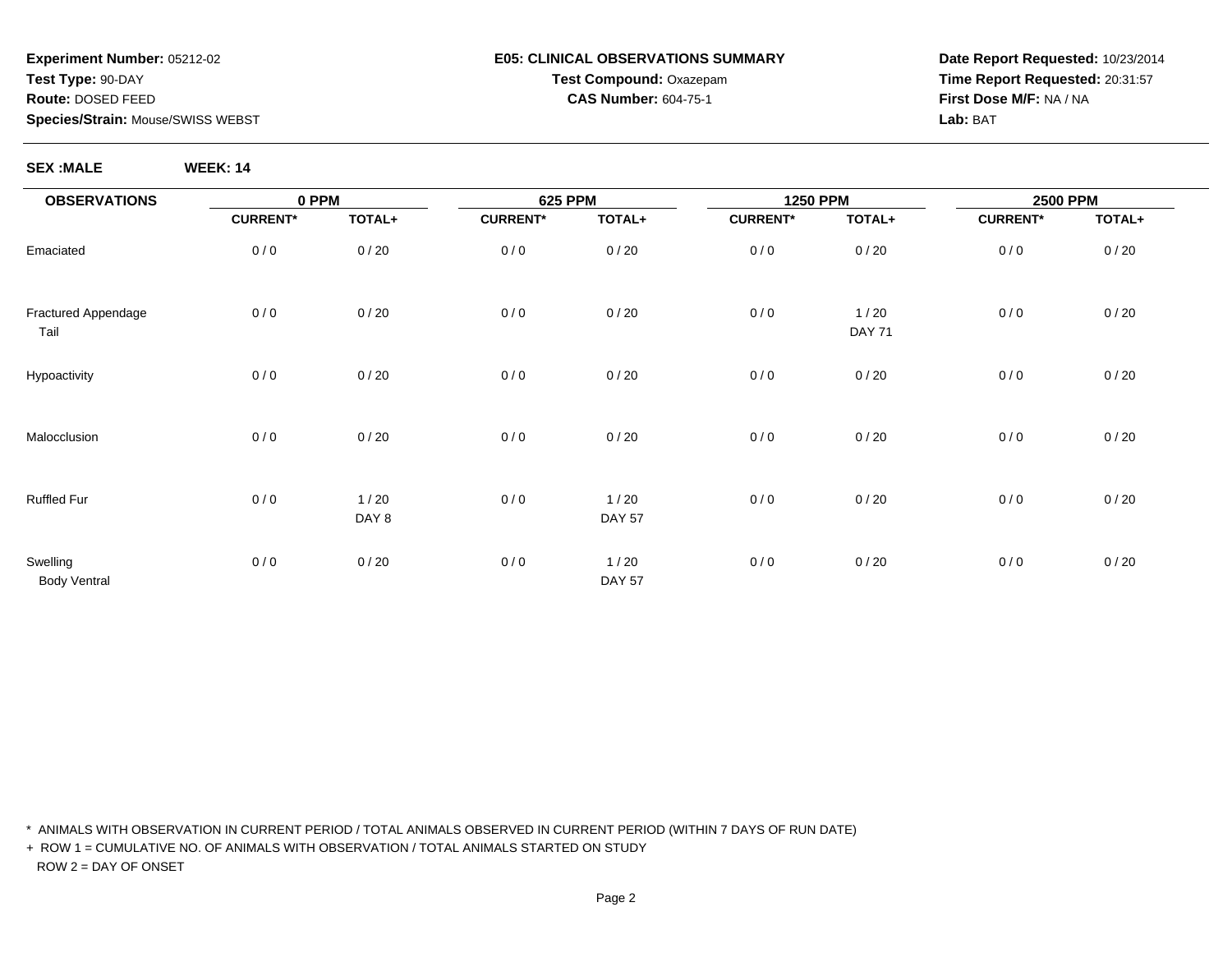**SEX :MALE WEEK: 14**

#### **E05: CLINICAL OBSERVATIONS SUMMARYTest Compound:** Oxazepam**CAS Number:** 604-75-1

**Date Report Requested:** 10/23/2014**Time Report Requested:** 20:31:57**First Dose M/F:** NA / NA**Lab:** BAT

# \*\*\*END OF MALE DATA\*\*\*

\* ANIMALS WITH OBSERVATION IN CURRENT PERIOD / TOTAL ANIMALS OBSERVED IN CURRENT PERIOD (WITHIN 7 DAYS OF RUN DATE)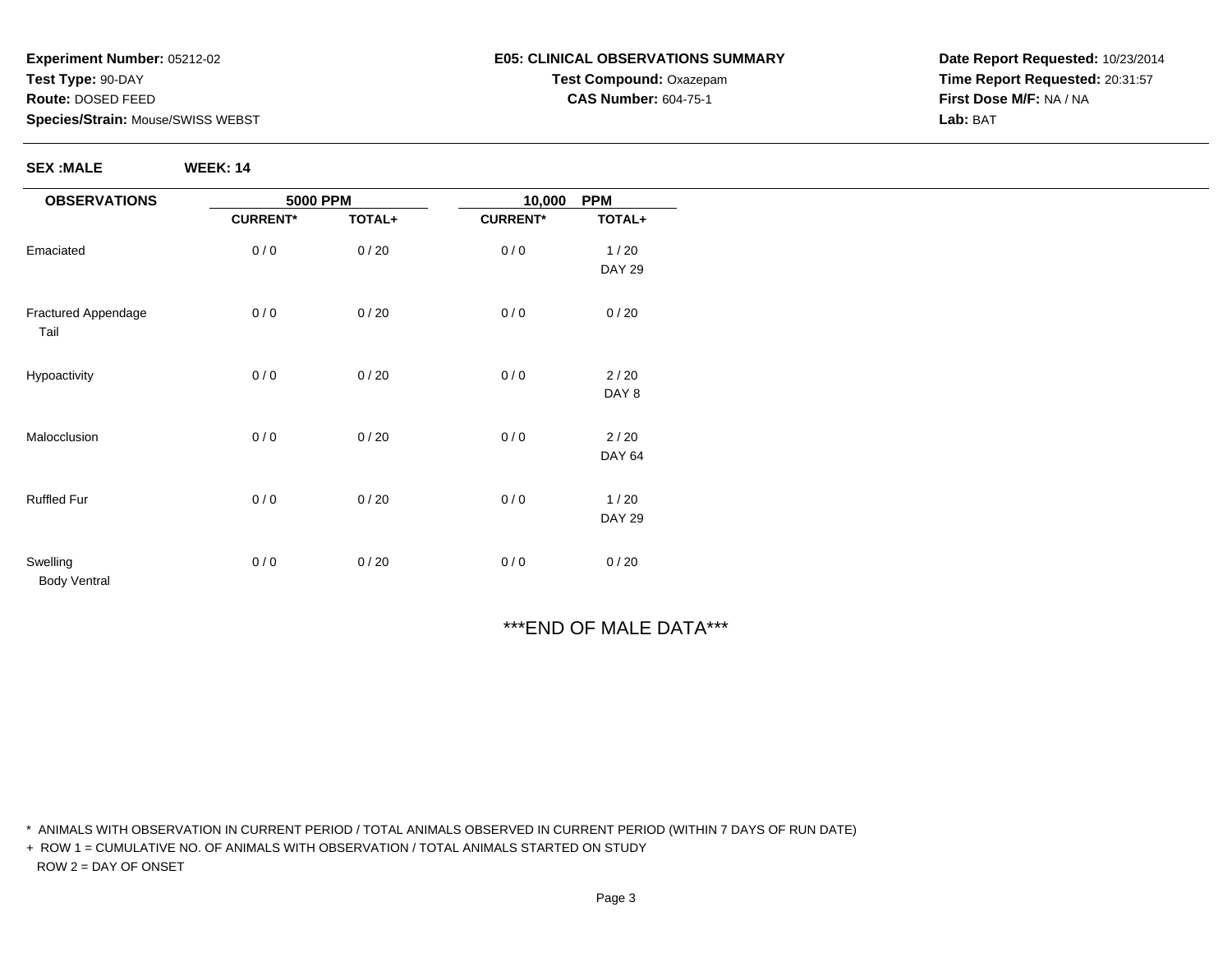#### **E05: CLINICAL OBSERVATIONS SUMMARYTest Compound:** Oxazepam**CAS Number:** 604-75-1

**Date Report Requested:** 10/23/2014**Time Report Requested:** 20:31:57**First Dose M/F:** NA / NA**Lab:** BAT

#### **SEX :FEMALE WEEK: 14**

| <b>OBSERVATIONS</b>     | 0 PPM           |                       | <b>625 PPM</b>  |        | <b>1250 PPM</b> |        | <b>2500 PPM</b> |        |  |
|-------------------------|-----------------|-----------------------|-----------------|--------|-----------------|--------|-----------------|--------|--|
|                         | <b>CURRENT*</b> | TOTAL+                | <b>CURRENT*</b> | TOTAL+ | <b>CURRENT*</b> | TOTAL+ | <b>CURRENT*</b> | TOTAL+ |  |
| Emaciated               | 0/0             | 0/20                  | 0/0             | 0/20   | 0/0             | 0/20   | 0/0             | 0/20   |  |
| Hypoactivity            | 0/0             | 0/20                  | 0/0             | 0/20   | 0/0             | 0/20   | 0/0             | 0/20   |  |
| Missing Anatomy<br>Tail | 0/0             | 1/20<br><b>DAY 50</b> | 0/0             | 0/20   | 0/0             | 0/20   | 0/0             | 0/20   |  |
| <b>Ruffled Fur</b>      | 0/0             | 0/20                  | 0/0             | 0/20   | 0/0             | 0/20   | 0/0             | 0/20   |  |

\* ANIMALS WITH OBSERVATION IN CURRENT PERIOD / TOTAL ANIMALS OBSERVED IN CURRENT PERIOD (WITHIN 7 DAYS OF RUN DATE)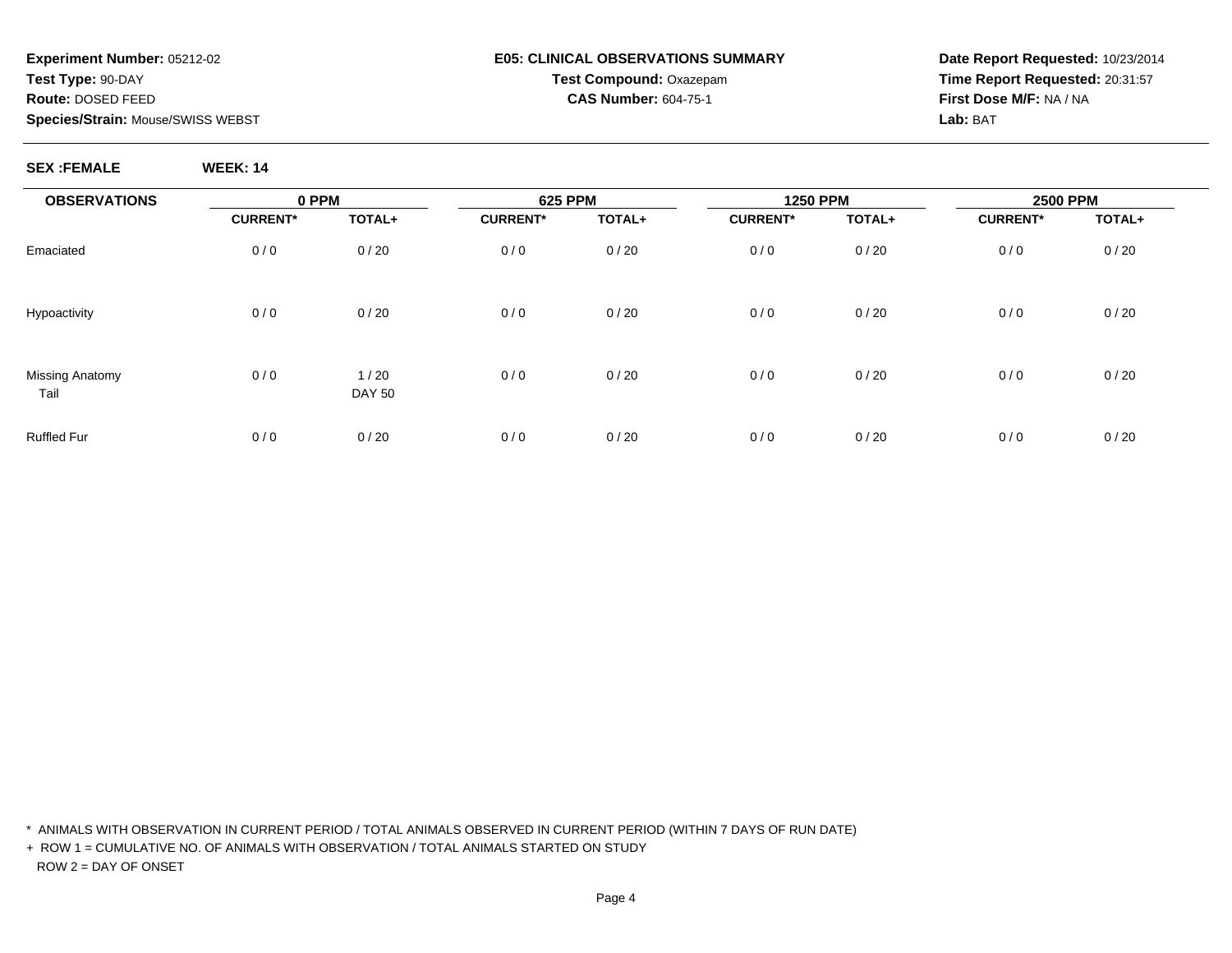### **E05: CLINICAL OBSERVATIONS SUMMARYTest Compound:** Oxazepam**CAS Number:** 604-75-1

**Date Report Requested:** 10/23/2014**Time Report Requested:** 20:31:57**First Dose M/F:** NA / NA**Lab:** BAT

**SEX :FEMALE WEEK: 14**

| <b>OBSERVATIONS</b>            | <b>5000 PPM</b> |        | 10,000          | <b>PPM</b>    |
|--------------------------------|-----------------|--------|-----------------|---------------|
|                                | <b>CURRENT*</b> | TOTAL+ | <b>CURRENT*</b> | TOTAL+        |
| Emaciated                      | 0/0             | 0/20   | 0/0             | 1/20          |
|                                |                 |        |                 | <b>DAY 50</b> |
| Hypoactivity                   | 0/0             | 3/20   | 0/0             | 4/20          |
|                                |                 | DAY 8  |                 | DAY 8         |
| <b>Missing Anatomy</b><br>Tail | 0/0             | 0/20   | 0/0             | 0/20          |
| <b>Ruffled Fur</b>             | 0/0             | 1/20   | 0/0             | 1/20          |
|                                |                 | DAY 8  |                 | <b>DAY 50</b> |

\* ANIMALS WITH OBSERVATION IN CURRENT PERIOD / TOTAL ANIMALS OBSERVED IN CURRENT PERIOD (WITHIN 7 DAYS OF RUN DATE)